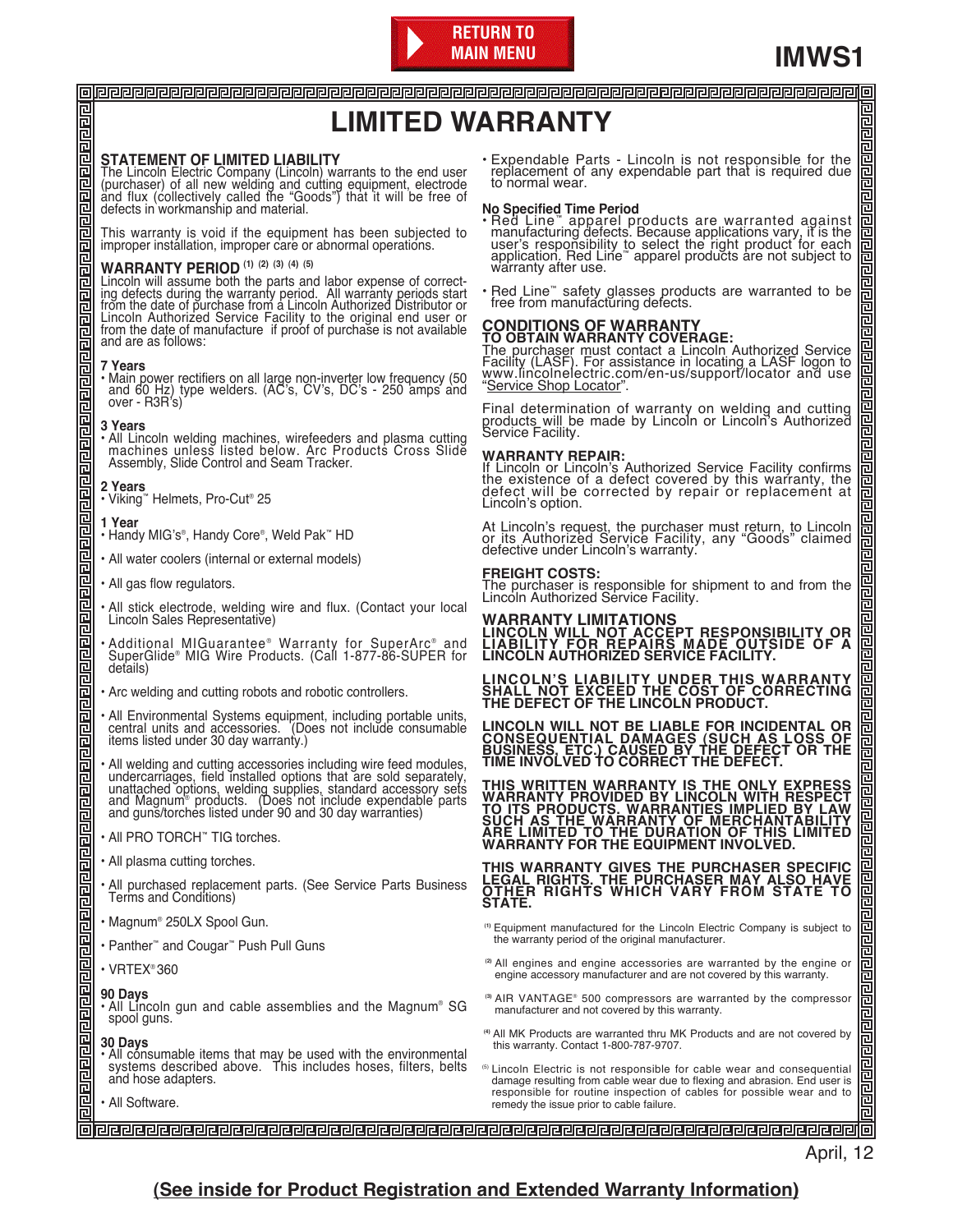## **PRODUCT REGISTRATION**

Register online at www.lincolnelectric.com (see "Support") or Fax to: Lincoln Electric at (216) 481-2309 or Mail to: Lincoln Electric Product Registration, 22801 St. Clair Ave., Cleveland, OH 44117-1199

|                                                      |                                      |                   | <b>Purchase</b><br><b>Date</b> | month<br>day<br>year                                                                     |
|------------------------------------------------------|--------------------------------------|-------------------|--------------------------------|------------------------------------------------------------------------------------------|
| <b>First Name</b>                                    | <b>Initial</b>                       |                   |                                |                                                                                          |
| <b>Last Name</b><br>Name of Company: (if Applicable) |                                      | <b>UPDATES</b>    |                                | • REGISTER YOUR MACHINE (IN CASE OF THEFT)<br>• RECEIVE PRODUCT INFORMATION, NOTICES AND |
| <b>Home Phone</b><br>Area Code                       | ۰                                    | <b>Work Phone</b> | Area Code                      | $\blacksquare$                                                                           |
| <b>Street</b>                                        |                                      |                   |                                | Apt. No.                                                                                 |
|                                                      |                                      |                   |                                |                                                                                          |
| City                                                 |                                      |                   | <b>State</b>                   | <b>ZIP Code</b>                                                                          |
| <b>E-mail Address</b>                                |                                      |                   |                                |                                                                                          |
|                                                      |                                      |                   |                                |                                                                                          |
| <b>Code Number</b>                                   | <b>Serial Number</b>                 |                   |                                |                                                                                          |
|                                                      |                                      |                   |                                |                                                                                          |
|                                                      | Engine Serial Number (if applicable) |                   |                                |                                                                                          |
| Where product was purchased                          |                                      |                   |                                |                                                                                          |
| □ Lincoln Electric Distributor                       | $\Box$ Retail<br>o.                  | Mail Order        | $\Box$ On-Line Order           | A Lincoln Company                                                                        |

### **Free Welding News**

**iWeld is a free monthly e-mail newsletter packed with:** 

- **• Product Information - announcements and welding innovations**
- **• Tips welding skills and welding knowledge**
- **• Success Stories real life experiences shared by our unique community of welders**
- **• Ask the Experts answers to common questions**
- **• Motorsports - NASCAR welding news and other aspects of racing**
- **• And much more!**

o **Sign me up for iWeld.**

**To complete the iWeld sign-up process, simply enter an e-mail address (in space located in top half of form) and provide the following information. Check each box that describes your situation.**

| <b>My Industry/Use</b> (check all that apply)       | <b>Welding Process</b> (check all that apply) | <b>Metals Welded</b> (check all that apply) |
|-----------------------------------------------------|-----------------------------------------------|---------------------------------------------|
| Home/Farm/Auto/Hobbyist<br>-⊒ -                     | Stick Welding<br>u                            | Steel                                       |
| Transportation Industry<br>u                        | <b>TIG Welding</b>                            | <b>Stainless Steel</b>                      |
| Machinery & Equipment Industry<br>u                 | MIG Welding<br>⊐                              | Aluminum                                    |
| <b>Fabricated Metal Products Industry</b><br>$\Box$ | Flux Cored                                    | Alloys                                      |
| Construction/Energy Industry<br>u                   | Submerged Arc<br>⊔                            | Hardfacing                                  |
| Primary Metal Industry<br>u                         | Other                                         | Other                                       |
| Mining Industry<br>u                                | <b>Cutting Process</b> (check all that apply) | Not Applicable                              |
| <b>Small Welding Shops &amp; Contractors</b><br>u   | Plasma                                        |                                             |
| <b>Welding Schools</b><br>u                         | Oxy-Fuel<br>u                                 |                                             |
|                                                     | Other                                         |                                             |
|                                                     | Not Applicable                                |                                             |

**Lincoln Electric will not sell or give away any of your personal information. Data is for internal use only.**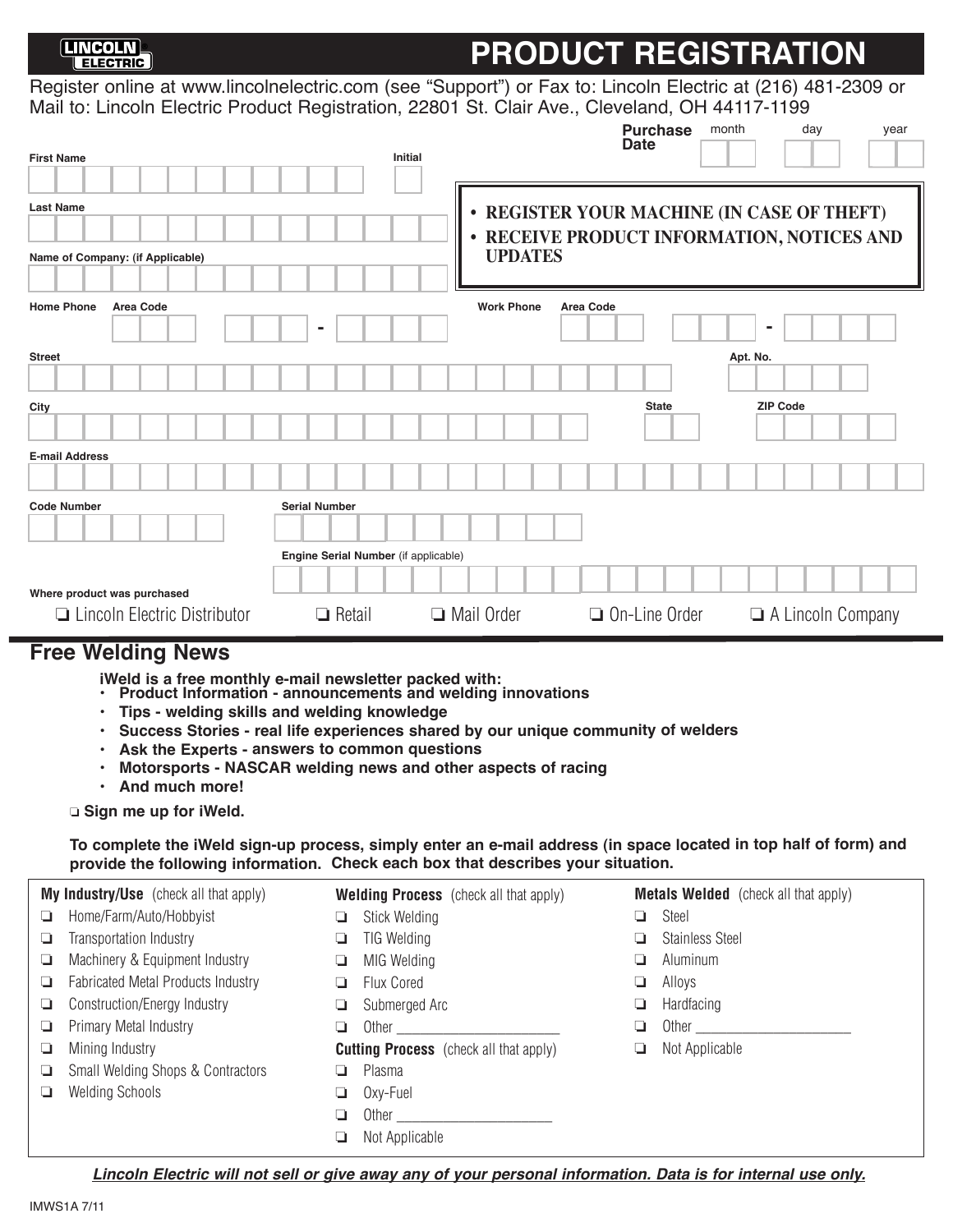# **EXTENDED WARRANTY APPLICATION ®**

| <b>Purchase</b><br><b>Date</b><br><b>First Name</b> | month                               | day | year                                 | <b>Initial</b> |            | <b>EXTENDEI</b><br><b>WARRANTY</b>    | <b>PROTECT YOUR INVESTMENT!</b>                                                       |
|-----------------------------------------------------|-------------------------------------|-----|--------------------------------------|----------------|------------|---------------------------------------|---------------------------------------------------------------------------------------|
| <b>Last Name</b>                                    |                                     |     |                                      |                |            |                                       | • EXTEND YOUR PROTECTION FOR AN ADDITIONAL<br>2 YEARS AFTER STANDARD WARRANTY EXPIRES |
|                                                     | Name of Company: (if Applicable)    |     |                                      |                |            |                                       |                                                                                       |
|                                                     |                                     |     |                                      |                |            | • AVAILABLE WITHIN 1 YEAR OF PURCHASE |                                                                                       |
| Area Code                                           | Phone                               |     |                                      |                |            |                                       |                                                                                       |
|                                                     |                                     |     |                                      |                |            |                                       | • INCLUDES AUTOMATIC PRODUCT REGISTRATION                                             |
| <b>Street</b>                                       |                                     |     |                                      |                |            |                                       | Apt. No.                                                                              |
|                                                     |                                     |     |                                      |                |            |                                       |                                                                                       |
| City                                                |                                     |     |                                      |                |            | <b>State</b>                          | <b>ZIP Code</b>                                                                       |
|                                                     |                                     |     |                                      |                |            |                                       |                                                                                       |
| <b>E-mail Address</b>                               |                                     |     |                                      |                |            |                                       |                                                                                       |
|                                                     |                                     |     |                                      |                |            |                                       |                                                                                       |
| <b>Code Number</b>                                  |                                     |     | <b>Serial Number</b>                 |                |            |                                       |                                                                                       |
|                                                     |                                     |     |                                      |                |            |                                       |                                                                                       |
|                                                     |                                     |     | Engine Serial Number (if applicable) |                |            |                                       |                                                                                       |
| Where product was purchased                         |                                     |     |                                      |                |            |                                       |                                                                                       |
|                                                     | $\Box$ Lincoln Electric Distributor |     | $\Box$ Retail                        |                | Mail Order | $\Box$ On-Line Order                  | $\Box$ A Lincoln Company                                                              |

If you would like to purchase an additional 2 year extended warranty from Lincoln Electric, please complete the information on this form. The extended 2 year warranty is subject to the same terms & conditions listed on the Limited Warranty page (IMWS1) that is included with your purchased item. Please be aware that the extended warranty will not cover any part of the unit that is not manufactured by Lincoln Electric such as engines (Gas, Diesel or LPG), engine accessories, air compressors, batteries etc. as listed on the policy page. Extended warranties are not available for accessories, consumables, guns, torches or replacement parts.

| <b>Extended Warranty Price:</b>                            |                                                                      |            | (SEE BACK OF THIS PAGE)                 |  |
|------------------------------------------------------------|----------------------------------------------------------------------|------------|-----------------------------------------|--|
|                                                            | PLEASE SELECT PAYMENT METHOD:                                        |            |                                         |  |
| Credit Card (Complete information below)                   |                                                                      | Check      | _Money Order                            |  |
| Credit Card Information<br>Circle One -                    | Include Name and address exactly<br>as shown on your monthly billing | Name:      |                                         |  |
| (december)<br><b>VISA</b>                                  | statement.                                                           | Address 1: |                                         |  |
| Account No.                                                |                                                                      | Address 2: |                                         |  |
|                                                            |                                                                      | Telephone: |                                         |  |
| Exp Date<br>$\frac{1}{\frac{1}{\frac{1}{\sqrt{1}}}}$ Month |                                                                      |            | Signature as it appears on Charge Card: |  |

**The Extended Warranty option can be purchased at any authorized Lincoln distributor or by mailing a copy of your purchase receipt with this completed form together with CHECK or MONEY ORDER (if not paying by credit card) to Lincoln Electric at:**

> **Extended Warranty Program Lincoln Electric Service Department 22801 St. Clair Ave.**

#### **Cleveland, OH 44117-1199**

Please allow 2 weeks for processing. You will receive an extended warranty certificate created specifically for your unit. Keep this certificate in a safe place because you will need to show it to the Lincoln Authorized Service Facility in the event that the extended warranty is needed. If you do not receive your certificate within 30 days. please call (1-888-935-3877 Option 2) to speak to a warranty representative in the Service Department.

**Lincoln Electric will not sell or give away any of your personal information. Data is for internal use only.**